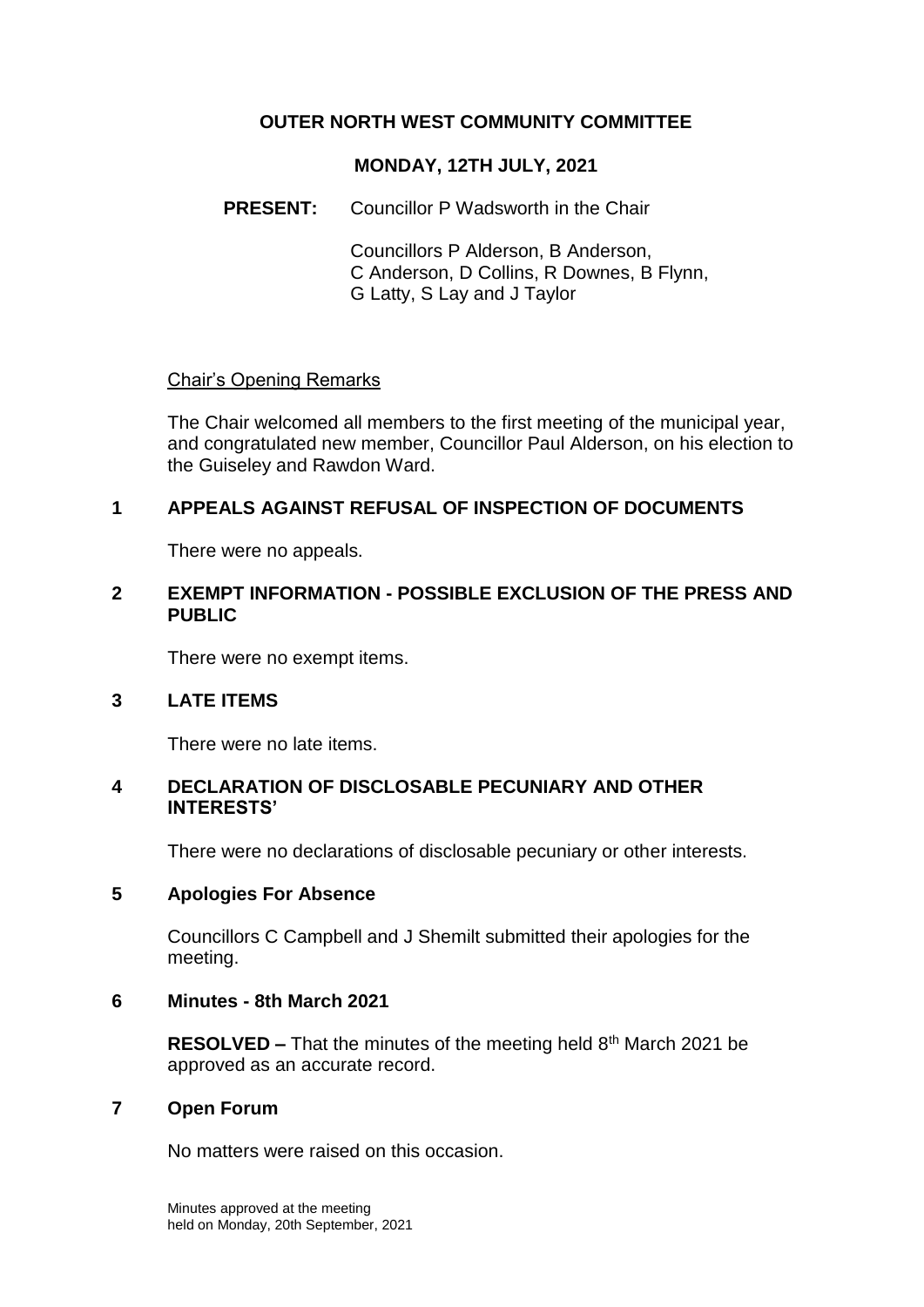## **8 Community Committee Appointments 2021/2022**

The report of the City Solicitor noted the appointment of Councillor Paul Wadsworth as Chair of the Community Committee for 2021/22 as agreed at the recent Annual Council Meeting, and also to invited the Committee to make appointments to those positions detailed in section 6 and the appendices.

| <b>Organisation / Outside Body</b>                | <b>No. of Places</b> | <b>Current Appointee(s)</b>        |
|---------------------------------------------------|----------------------|------------------------------------|
| <b>Bramhope Youth Development</b><br><b>Trust</b> | 1                    | Cllr B Flynn                       |
| Horsforth Live at Home Scheme                     | 1                    | <b>Cllr D Collins</b>              |
| <b>Yeadon Town Hall CIC</b>                       | 1                    | <b>Cllr R Downes</b>               |
| Clusters:                                         | 6                    |                                    |
| Horsforth                                         |                      | <b>Cllr D Collins</b>              |
| <b>ESNW</b>                                       |                      | Cllr B Flynn                       |
| Aireborough                                       |                      | Cllr R Downes / Cllr P<br>Alderson |
| Otley/Pool/Bramhope                               |                      | Cllr B Anderson / Cllr S<br>Lay    |
| LHAPs:                                            | 4                    | <b>Cllr B Anderson</b>             |
| <b>Outer North West</b>                           |                      | Cllr S Lay                         |
|                                                   |                      | <b>Cllr G Latty</b>                |
|                                                   |                      | <b>Cllr D Collins</b>              |
| LCPs:                                             | 2                    |                                    |
| Holt Park & Woodsley                              |                      | <b>Cllr C Anderson</b>             |
| Aireborough & Aire Valley                         |                      | <b>Cllr G Latty</b>                |
| Champions:                                        |                      |                                    |

The Community Committee made the following appointments: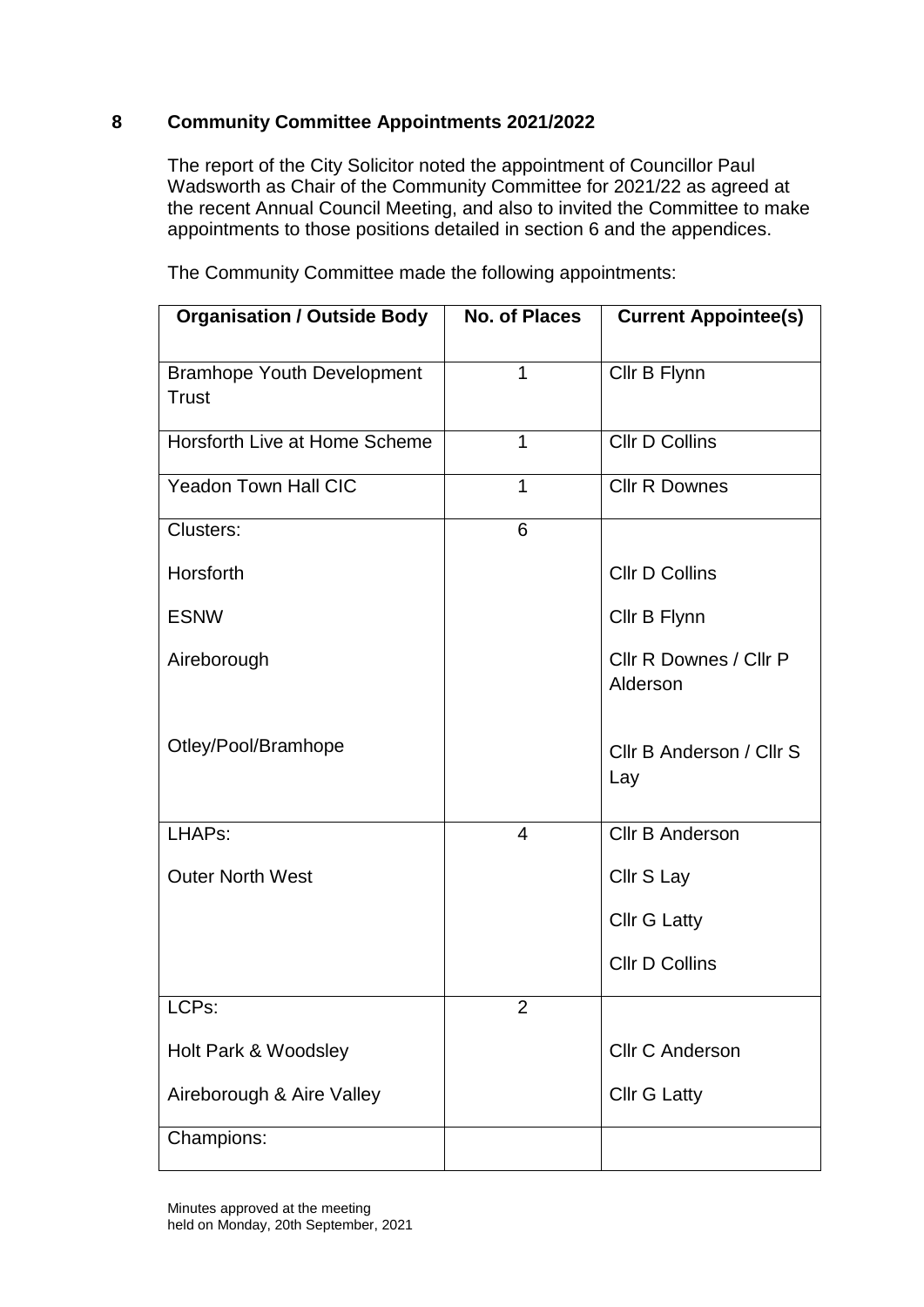| <b>Environment and Community</b><br>Safety        | <b>CIIr B Anderson</b>  |
|---------------------------------------------------|-------------------------|
| <b>Children's Services</b>                        | <b>CIIr P Wadsworth</b> |
| <b>Employment, Skills and Welfare</b>             | <b>Cllr R Downes</b>    |
| Health, Wellbeing and Adult<br><b>Social Care</b> | <b>Cllr G Latty</b>     |
| Transport                                         | <b>Cllr P Wadsworth</b> |
| <b>Corporate Parenting Board</b>                  | <b>CIIr P Wadsworth</b> |

Members raised concerns in relation to appointments for clusters. Although the Members were willing to accept the appointments, they had not historically been invited to the meetings. It was suggested that the Principal Officer when reporting back to Children's Services on the appointments made, should raise this issue with the Clusters Officer.

The Chair noted that he had discussed the appointments to the Corporate Parenting Board and the Children's Services Champion role with Councillor J Shemilt prior to the meeting, with the view to appoint Councillor Shemilt to both roles. However, in her absence, he would temporarily take on these roles, to be reviewed again at the next meeting.

**RESOLVED -** To agree the appoints as set out above and to note the appointment of Councillor P Wadsworth as Chair of the Community Committee for the duration of the 2021/22, as agreed at the recent Annual Meeting of Council.

## **9 Community Committee Youth Activity Fund Consultation Report**

The Head of Localities Partnerships submitted a report that provided the Outer North West Community Committee with an update on the Youth Activity Fund consultation with children and young people. The consultation aims to inform the Community Committee's Youth Activity Fund spend for the 2021/22 financial year.

The Community Committee Team Manager, Carl Hinchliffe, introduced the report and set out the key findings of the consultation. Members were advised that the number of responses to the consultation were fewer than previous years, when physical youth summits were held, and it was recognised that there is some further work to be undertaken to ensure that more voices of children and young people in the Outer North West area are captured for future consultations.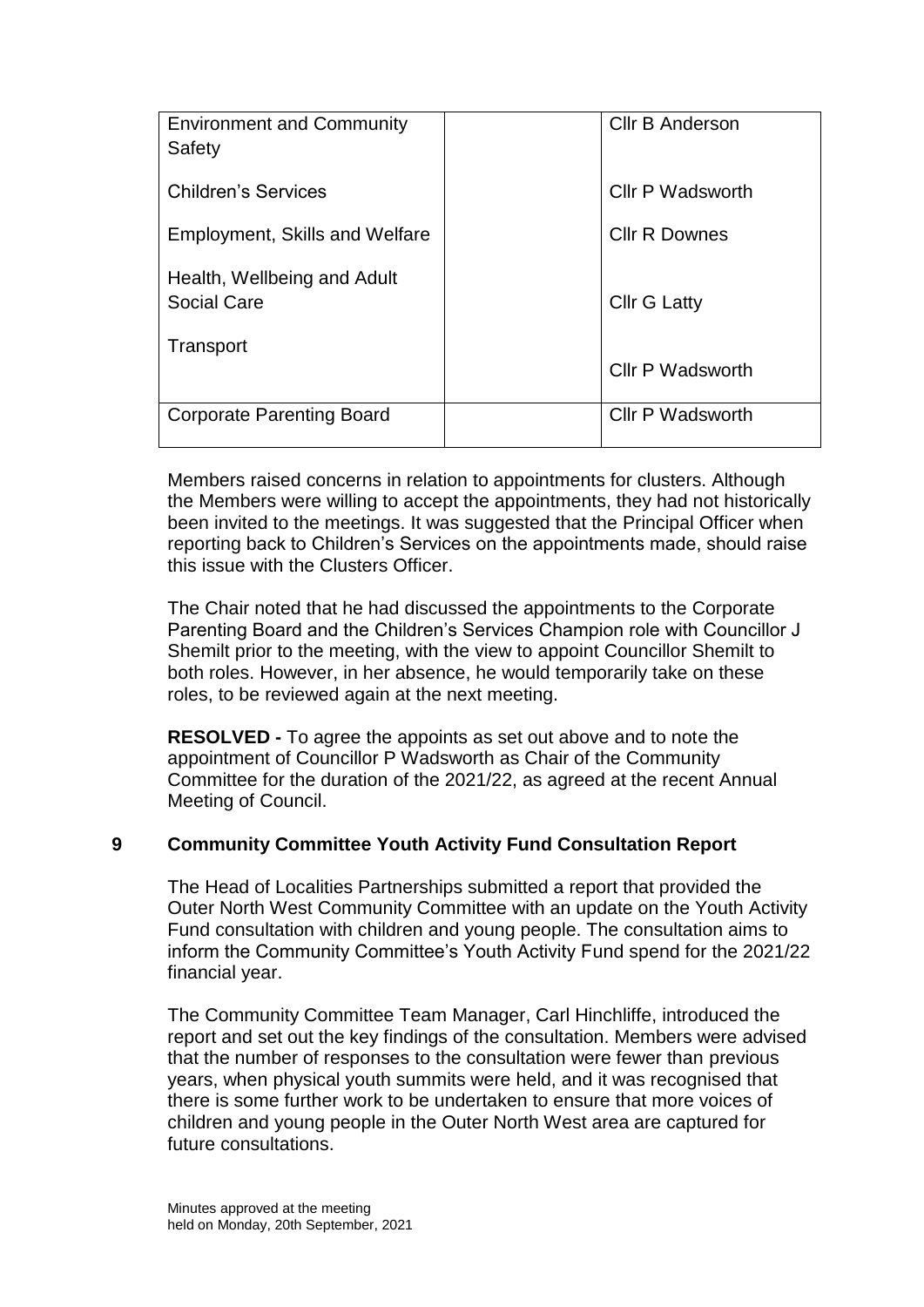Members requested that further information be circulated detailing geographic spread of the consultation respondents across the four wards in the Outer North West.

In response to a query, it was confirmed that funds for digital equipment for children and young people were allocated to schools following consultation with schools and cluster partnerships, to then distribute to children and young people in need. Members requested that schools be asked to provide feedback and data for the usage of the equipment they have received.

# **RESOLVED –**

- a) That requests for further information detailed above be provided to Members;
- b) That the contents of the report be noted.

## **10 Outer North West Community Committee - Finance Report**

The Head of Localities Partnerships submitted a report that provides the Community Committee with an update on the budget position for the Wellbeing Fund, Youth Activity Fund, Capital Budget, as well as the Community Infrastructure Levy Budget for 2021/22.

The Chair noted that the Head of Localities Partnerships had agreed to attend the meeting following a request at a previous meeting, however was unable to attend on this occasion, and therefore the Chair had arranged to meet her separately in coming weeks to discuss the Committees' specific concerns.

The Localities Manager introduced the report and highlighted that the report inaccurately sets out that the total revenue funding available to the Community Committee for 2021/22 is £149,789.60. The correct figure was confirmed as £135,137.75.

Members requested that future reports include more detail in relation to the Wellbeing projects that have been delayed or cancelled as a result of COVID-19 restrictions, specifically if funds for individual projects have been / would be returned to the Wellbeing Budget or if community groups had retained funding for delayed projects to reschedule when restrictions are eased.

| <b>Project Title</b>   | <b>Wards</b> | <b>Amount</b><br><b>Requested from</b><br>Wellbeing<br><b>Budget</b> | <b>Decision</b> |
|------------------------|--------------|----------------------------------------------------------------------|-----------------|
| Small Grants and   All |              | £6,000 (£1,500                                                       | Approved        |
| <b>Skips</b>           |              | per ward)                                                            |                 |
| Community              | All          | £500 (£125 per                                                       | Approved        |
| Engagement             |              | ward)                                                                |                 |
| budget                 |              |                                                                      |                 |

Members approved / declined / deferred the following projects: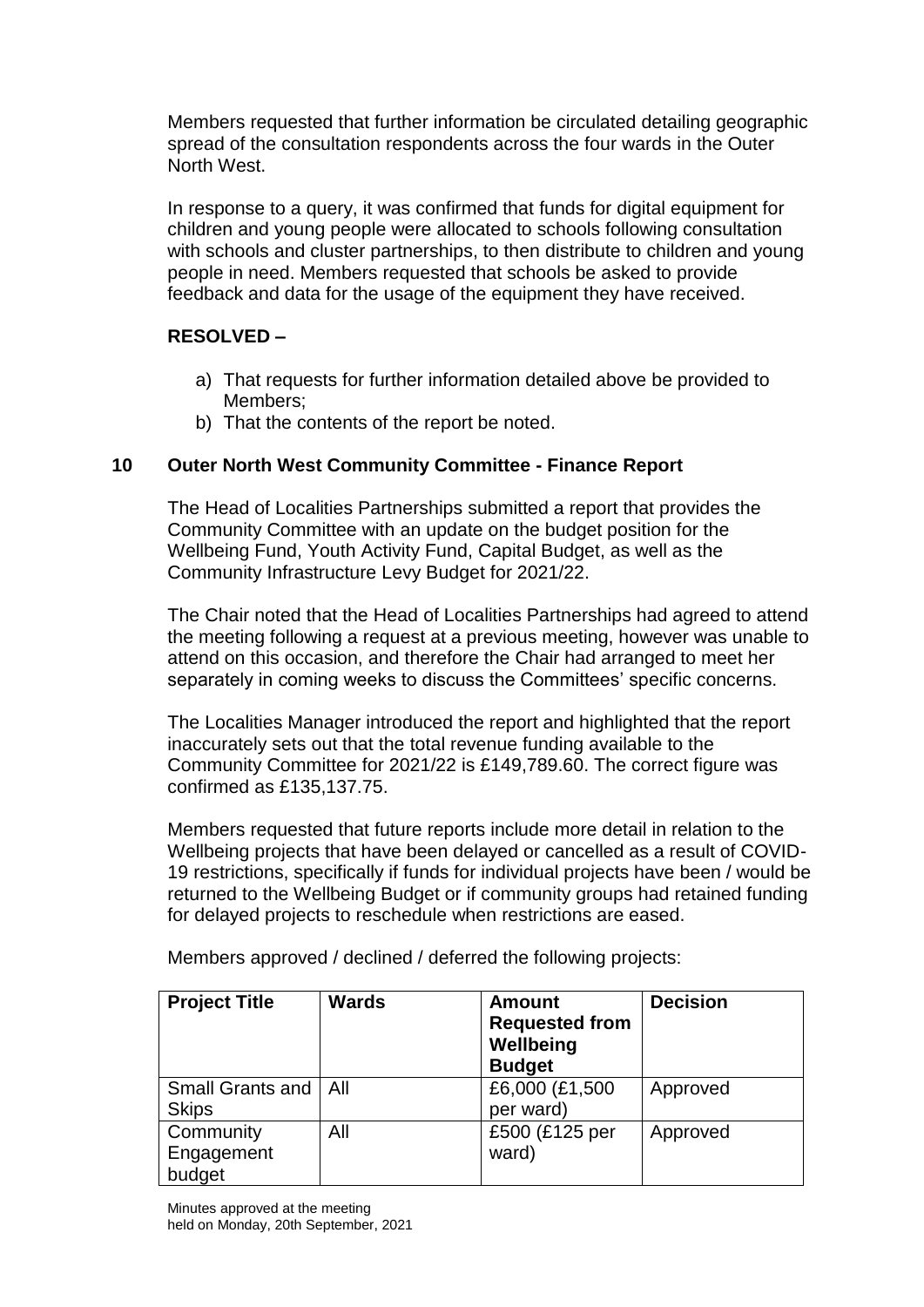| Relaying bark<br>around<br>playground | Adel and<br>Wharfedale | £1,500    | Approved        |
|---------------------------------------|------------------------|-----------|-----------------|
| equipment                             |                        |           |                 |
| Updating                              | Adel and               | £11,000   | Deferred        |
| <b>Facilities</b>                     | Wharfedale             |           |                 |
| Wilderness on                         | Adel and               | £7,350    | Deferred        |
| <b>Your Doorstep</b>                  | Wharfedale             |           |                 |
| <b>Horsforth CCTV</b>                 | Horsforth              | £2,000    | Deferred        |
| Cameras                               |                        |           |                 |
| 2020/21                               |                        |           |                 |
| <b>Horsforth Hall</b>                 | Horsforth              | £5,000    | Approved        |
| <b>Park Boules</b>                    |                        |           |                 |
| Court                                 |                        |           |                 |
| <b>Site Based</b>                     | Horsforth              | £6,120.65 | <b>Declined</b> |
| Gardener                              |                        |           |                 |
| Otley & Yeadon                        | Otley and              | £8,000    | Deferred        |
| <b>CCTV Cameras</b>                   | Yeadon                 |           |                 |
| 2020/21                               |                        |           |                 |
| <b>Money Buddies</b>                  | All                    | £5,813    | Deferred        |

During discussions regarding CCTV Camera funding detailed above, Members requested a written submission from Leeds Watch and the Executive Member detailing the activity of the team in the wards from which funding has been requested, including whether cameras had been upgraded and the number of occasions footage has been requested to assist West Yorkshire Police.

In reference to the Money Buddies scheme, Members requested a future item be scheduled to consider debt support in the Outer North West, with relevant representatives in attendance to present and answer questions from Members.

#### **RESOLVED –**

- a) That the details of the Wellbeing Budget position be noted;
- b) That Wellbeing Fund proposals be approved as set out above;
- c) That details of the projects approved via Delegated Decision be noted;
- d) That monitoring information of the Committees' funded projects be noted;
- e) That details of the Youth Activities Fund (YAF) position be noted;
- f) That details of the Small Grants Budget be noted;
- g) That details of the Community Skips Budget be noted;
- h) That details of the Capital Budget be noted;
- i) That details of the Community Infrastructure Levy Budget be noted.

#### **11 Outer North West Community Committee - Update Report**

Minutes approved at the meeting held on Monday, 20th September, 2021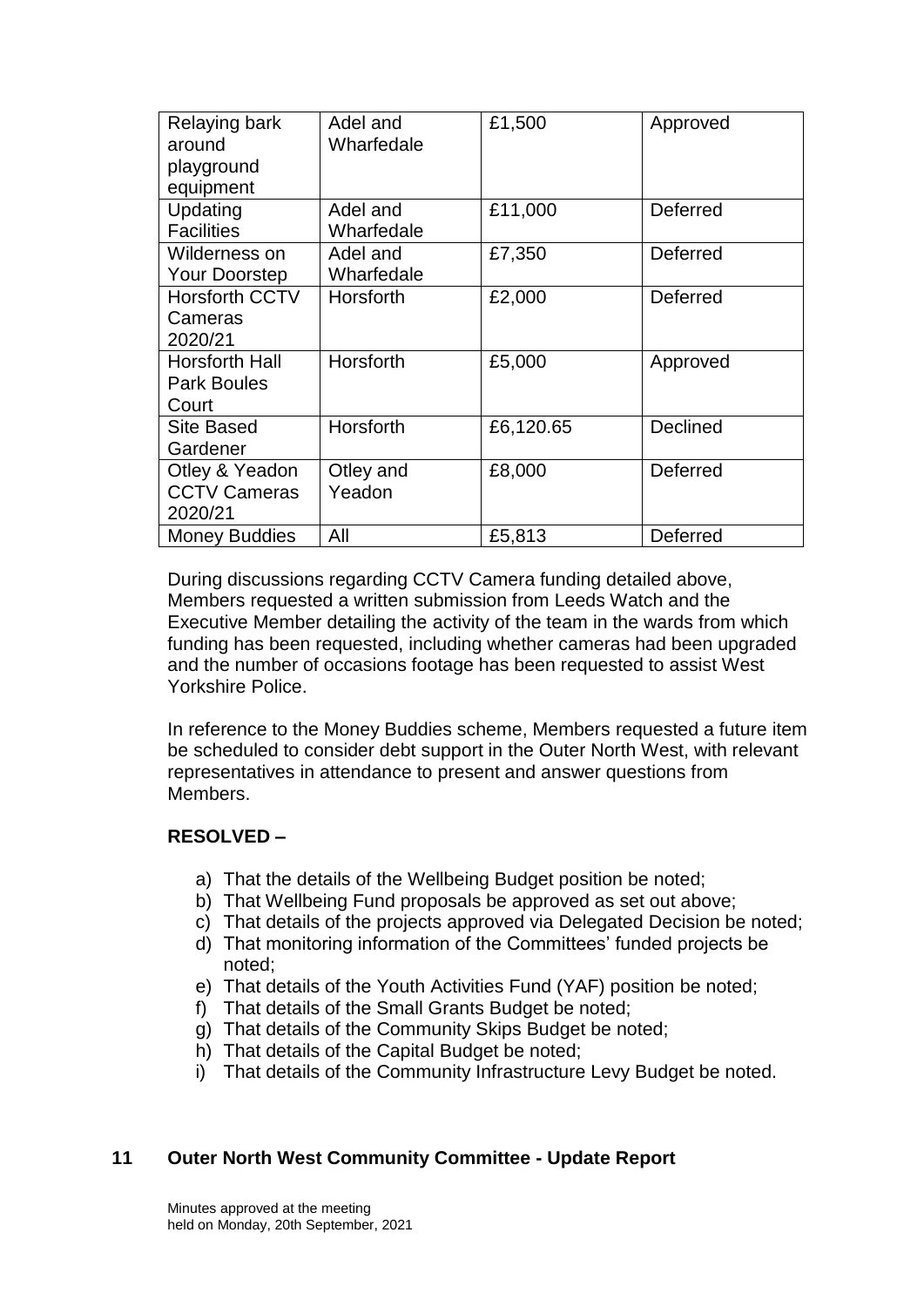The Head of Localities Partnerships submitted a report that provides updates on some of the key activities between Community Committee meetings and functions delegated to Community Committees, Community Champions roles, community engagement, partnership and locality working.

The Localities Manager introduced the report, providing an overview of the key messages from the report.

Members agreed the membership of each Community Committee Sub Group as follows:

| <b>Sub Group</b>                                   | <b>Number of</b><br>places | <b>Appointees</b>                                                                           | <b>Community</b><br><b>Committee</b><br><b>Champion</b> |
|----------------------------------------------------|----------------------------|---------------------------------------------------------------------------------------------|---------------------------------------------------------|
| <b>Community</b><br>Safety &<br><b>Environment</b> | 4                          | Cllr B Anderson<br><b>Cllr Campbell</b><br><b>CIIr Collins</b><br><b>Cllr Wadsworth</b>     | <b>CIIr B Anderson</b>                                  |
| <b>Children and</b><br><b>Families</b>             | 4                          | <b>Cllr Wadsworth</b><br>Cllr Flynn<br>Cllr Lay<br><b>Cllr Alderson</b>                     | <b>Cllr Wadsworth</b>                                   |
| <b>Transport</b>                                   | $\overline{\mathcal{A}}$   | <b>Cllr Wadsworth</b><br><b>Cllr B Anderson</b><br><b>Cllr Downes</b><br><b>Cllr Taylor</b> | <b>Cllr Wadsworth</b>                                   |
| <b>Health</b>                                      | $\overline{\mathcal{A}}$   | <b>Cllr G Latty</b><br><b>Cllr C Anderson</b><br>Cllr Lay<br><b>Cllr Shemilt</b>            | <b>Cllr G Latty</b>                                     |

It was requested that a meeting of the Children and Families Sub Group be arranged as soon as possible to consider outstanding Youth Activity Fund applications.

#### **RESOLVED –**

- a) That the membership of the Community Committee Sub Groups be agreed as set out above;
- b) That the contents of the report be noted.

#### **12 Any Other Business**

No matters were raised on this occasion.

#### **13 Date, Time and Venue for next Meeting**

Minutes approved at the meeting held on Monday, 20th September, 2021